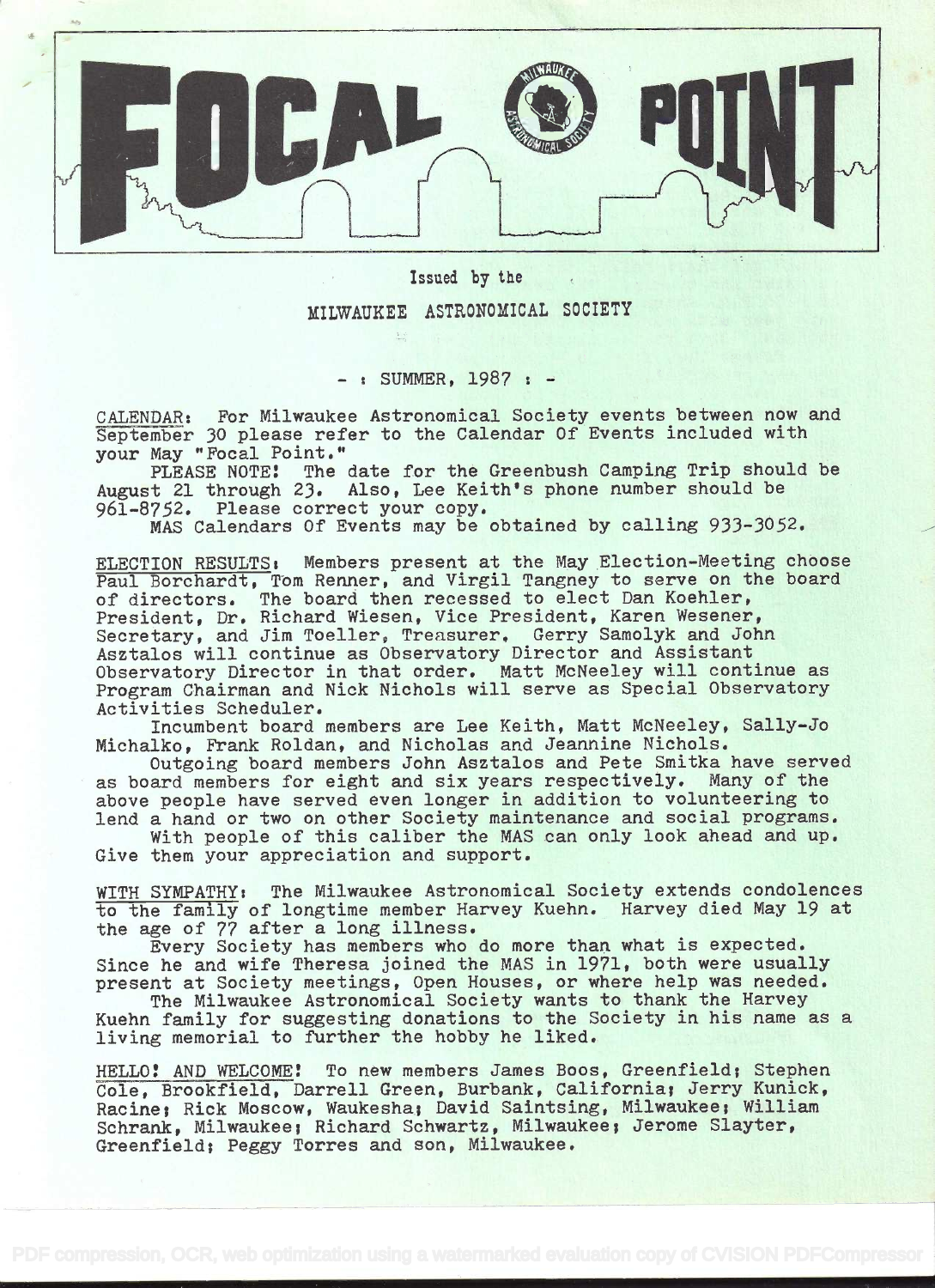YOU'RE INVITED TO A PICNIC! (By Jeannine Nichols).

All the members of the Milwaukee Astronomical Society and their families are reminded to mark Sat. July 25th on their calendars when we will again be holding our annual M.A.S. membership picnic. The picnic will be from 2:00 P.M. till? There will be free beer and soda provided. Free roast corn will be served from 5 to 7 P.M. Everyone should bring their own favorite picnic food; there should be extra grills and charcoal available if needed. Upon entering the grounds at the M.A.S. observatory, on Observatory Rd. in New Berlin, all card carrying members will be eligible for the door prize drawing and should get their raffle ticket from Nick Nichols. You must be present<br>to enter and to win. The drawing will be held by Nick and Jeannine<br>at 4:30 P.M. sharp. We have a very fine list of door prizes again this year with many more items still coming. Just what are these goodies? Come to the picnic and find out!

Please feel free to bring your telescopes or whatever projects you may be working on. If there should be something you might like to swap, sell or trade, bring it along. Friends are always welcome to come too. Hope to see you all there.

ANNUAL STAR-PARTY CAMPOUT: If you like to camp and observe you can enjoy both! Bring your tent and telescope to the Greenbush camp site in the northern Kettle Moraine State Park. The date is Friday through Sunday, Aug. 21-23. NOTE: THE DATE LISTED IN THE CALENDAR OF EVENTS WAS INCORRECT!

Contact John Asztalos at 258-5626 for full information.



 $-2$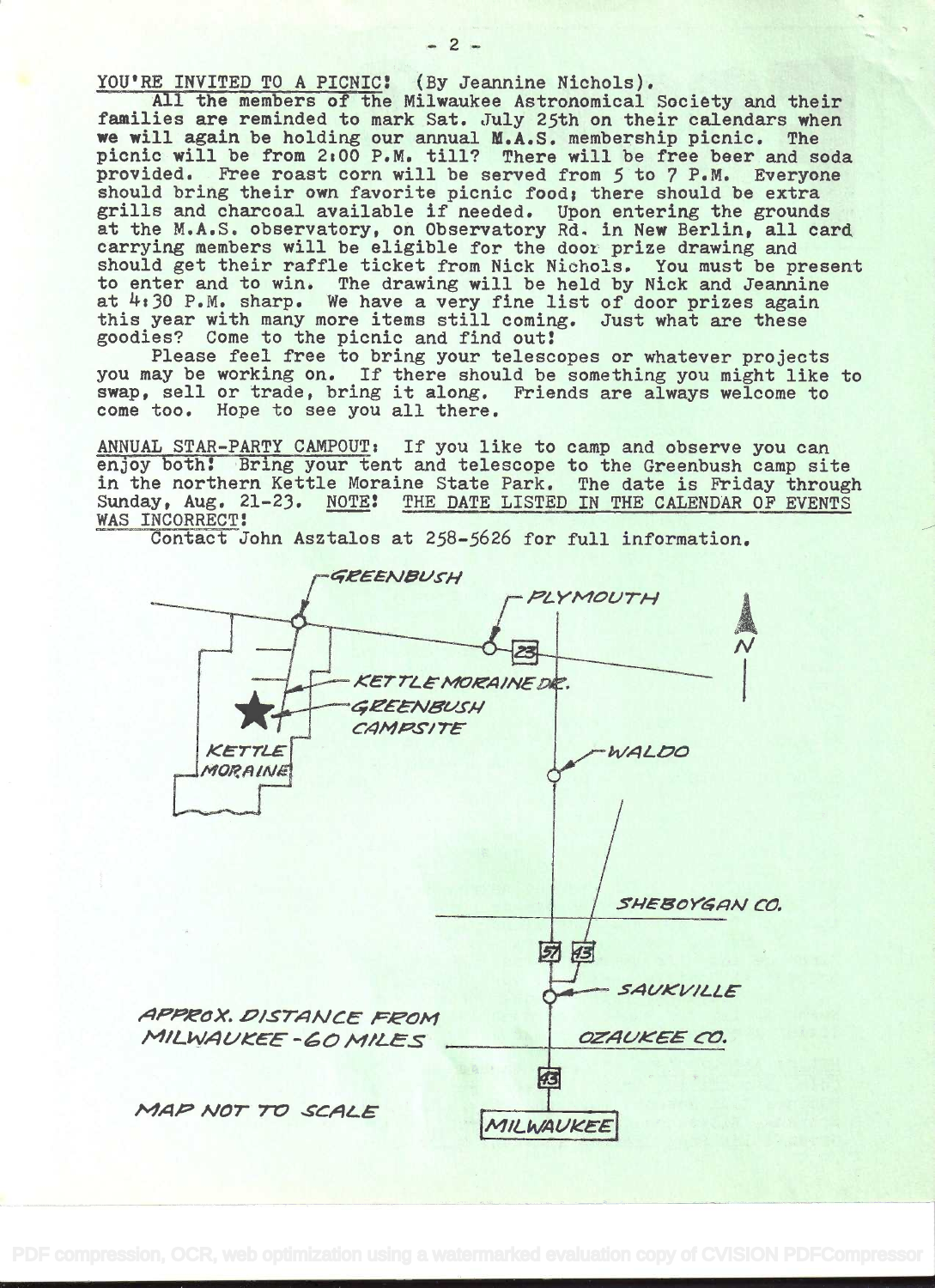DATES FOR AMATEUR ASTRONOMER'S SERIES CLASSES SET (By Lee Keith) These classes are informal, low keyed classes on basic observing techniques and telescope selection, use and mintenance. They will be held at 7:00 pm at the Observatory on the Saturdays listed. If you are a beginner to astronomy or an intermediate observer looking for specific info, these classes are right up your alley. You don't even have to take notes, as there will be handouts summarizing salient points. After class, stick around for the hands on workshop, described below.

Sept. 26 Reading the Celestial Roadmap

The Small, Faint & the Diffuse: Finding Celestial Objects Workshop: Take out Portascopes & find a few Messier Objects!<br>3 Meophyte's Guide to Telescopes

Oct. 3 Neophytes Guide to Telescopes All the Extras - Accessories

Workshop: Those amazing Nebular Filters!

Oct. 10 What's Your Power?

Workshop: Finding the field of view of your eyepieces by timing stars. Oct. 17 Cleaning & Collimation of a Newtonian Telescope

Workshop: Bring in your dirty telescope mirror fo cleaning!

If time permits, there will also be an opportunity for all who attend to be given instructions on the use of the large 12  $1/2''$  telescope, so you can use this telescope or Saturday member's nights.

As a reminder to summer observers, the MAS offers the <u>Messier Club</u> As a reminder to summer observers, the MAS offers the <u>messier club.</u><br><u>Observer's Handbook</u> if you send a 8.5" x 11" SASE with 66 cents postage to: Lee Keith, Herschel/iessier Club Coordinator, 1239E E. Randolph Ct., Milwaukee, WI 53212. It contains a wealth of information on observing techniques and hints, as well as wealth of information on observing<br>techniques and hints, as well as detailed maps to find the more elusive Messier objects.

FOR SALE: Eyepieces; 1 Televue Nagler type, 7mm, \$90; 1 Televue widefield, 15mm, \$65; 1 Televue widefield, 19mm, \$70; 1 Televue 24mm, \$80. All are perfect and priced to sell at 55% of retail.

Also offering a Coulter Odyssey 10" Dobsonian without a finder for \$225. Please call Don McLean, 614 15th Place Apt. 10, Kenosha, Wis.  $53140$  (552-7961).

LOANER 'SCOPES will soon be available to MAS members. Pete Smitka and Jim Toeller are putting the finishing touches on two 8" Dobsonians that will be loaned to members for two weeks without a deposit or rental fee. Renewal will be permitted if there is no waiting list.<br>Two eyepieces will be provided. A signed agreement will need to be A signed agreement will need to be filled out for loss or damage.

The telescopes should be available by July 15. One will be stored at Matt McNeeley's home in Brown Deer, the other somewhere on the south side.

Details are forthcoming. Call Dan Koehier at 662-2987.

PUBLIC OPEN HOUSES will take place at the observatory July 3, 17, 31, Aug. 14, 28, and Sep. 11, all Friday nights, starting at  $8$  P.M.<br>Bring a sweater or jacket and mosquito repellent. The Observa-

Bring a sweater or jacket and mosquito repellent. tory is located at 18850 W. Observatory Road, New Berlin (542-9071). Members! Call Frank Roldan at 423-0210 if you can help, or just

come out.

The planet Saturn, rings and all, will be the star attraction this summer! If you like challenges, look for Uranus and Neptune.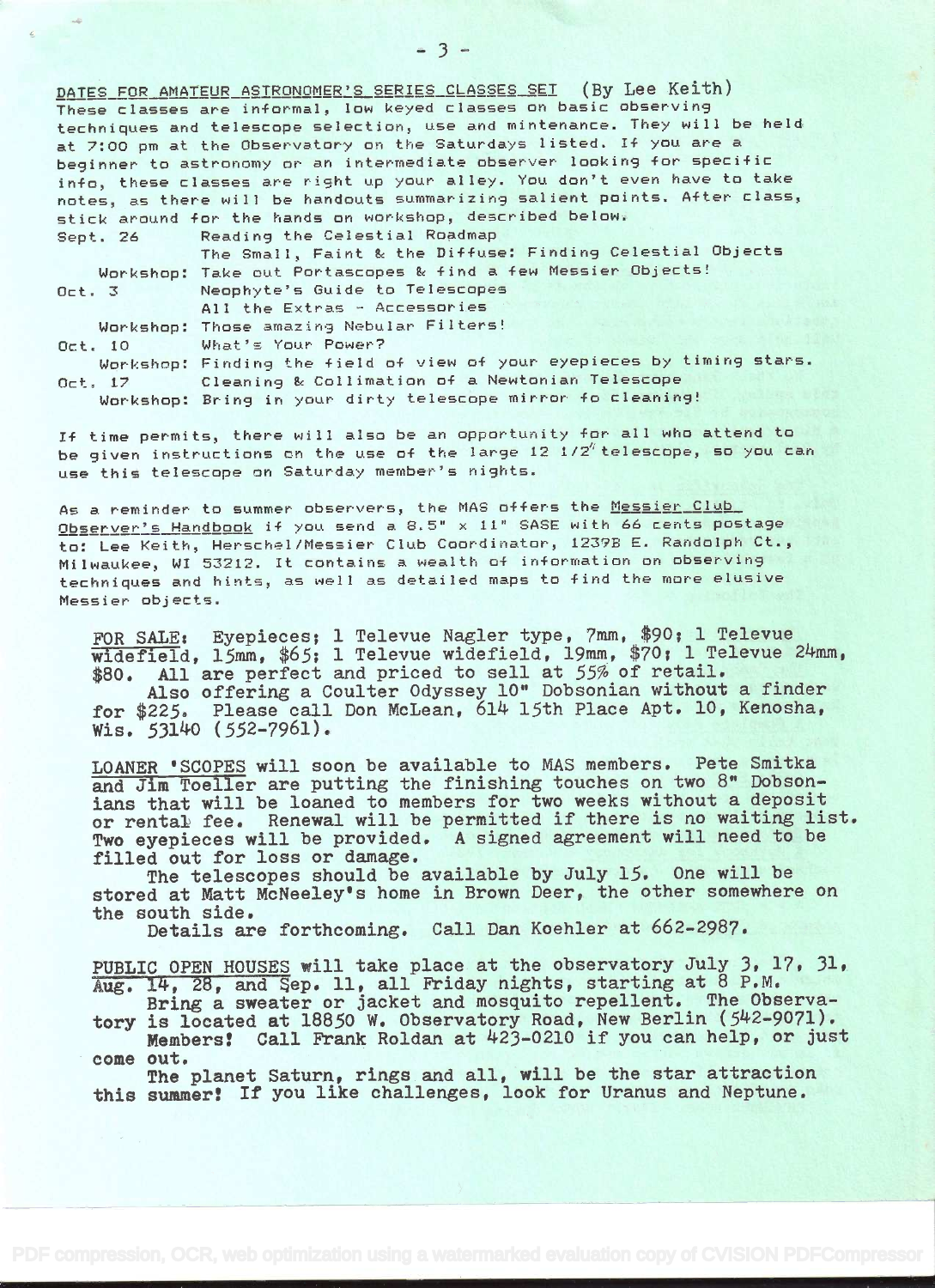LIBRARY NEWS: Our library was the beneficiary of two lucky draws at the April NCRAL convention. Peter Smitka and Dan Koehler generously surrendered their door prizes:

Until the Sun Dies - Jastrow, 1977. This is the sequel to his Red Giants and White Dwarfs. Sandwiched between thought-provoking chapters on the creation of the universe and speculation on whether we are alone in it, is an anthropological section on the development of intelligent life on earth.

Space, Time, Infinity - Trefil, 1985. Of the "Cosmos" genre, this offers a good historical perspective on the development of astronomy. Dr. Trefil uses many simple analogies to explain cosmic phenomena and does not hesitate to confess that many questions remain unanswered. He also describes some new-technology instruments which will help open the "windows" wider.

We thank long-time MAS member Lewis A. Riley for his donation of several books this spring, including six textbooks in general astronomy and two popular-level cosmogonies by Sir Fred Hoyle. Another, The Size of the Universe by Hargreaves, is a historical treasure having been written before the Palomar era. Space Chemistry by Paul Merrill (1963) can be an introduction to the rationale of spectrum study.

The Scientific Justification for the Mt. Graham Observatory, Volume I. -Univ. of Arizona, March, 1987, was donated by April speaker Dr. Richard Kron. New generation, supersensitive detectors require higher, dryer, darker sites. Vol. I outlines research possibilities, instrument requirements, and how the team arrived at a favorable evaluation of this location for an international observatory.

The following books are recent purchases:

The Cambridge Astronomy Guide - Liller & Mayer, 1986. If you have any inclination to do your astronomy with a camera, start here!

The Cambridge Atlas of Astronomy - Audouze & Israel, 1985. Superbly illustrated with photographs and richly detailed diagrams, it offers a tour of astronomical knowledge to date - and one to be taken at your leisure.

A Complete Manual of Mnateur Astronomy - Sherrod, 1981. An authoritative gem that tells what projects you can do and how to go about them from drawing planetary features to meteor observing to photoelectric photometry.

Guide to Observing the Moon - British Astronomical Assn., 1986. The moon is one of the areas where amateurs can still make a scientific contribution. Many aspects of lunar observation are presented to get you started.

Unknown Earth - Corliss, 1980. Explores geological oddities on the home planet. A Workbook for Astronomy - Waxman, 1984. Provides experiments in celestial mechanics and other observational projects.

\* \* \* JUST ARRIVED: Webb Society Deep-Sky Observer's Handbook Volume 6: Anonymous Galaxies and Volume 7: The Southern Sky \* \* \*

A "vertical" reference file is in place in the observatory office. If you have materials to add to this resource such as pamphlets, photographs, magazine articles, etc.; please give them to me or to June Regis for processing. We are also happy to report that Peter Smitka has donated a small file box, so the card catalog is now available for general use. Regarding books marked with a red dot, we recognize that it is not always convenient or comfortable to do your reading or research at the observatory. If you sign out one of these books, please take only one at a time and make an effort to return it quickly.

REMEMBER BONUS LIBRARY HOURS during the Summer Open Houses... Sally Waraczynski.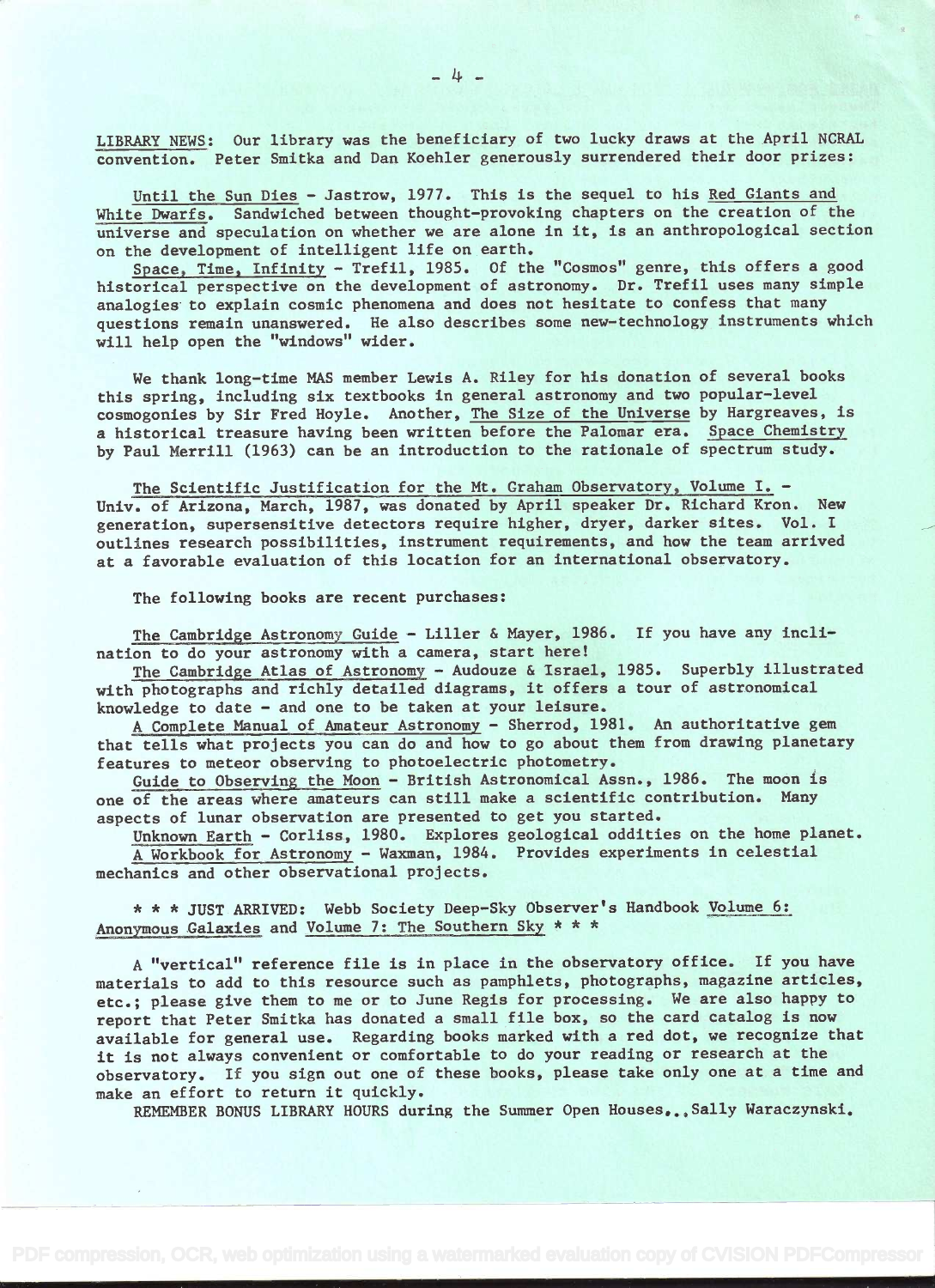METEOR SHOWERS: Two showers will occur this summer that will be worth watching. The Delta Aquarids will peak about Thu., July 30. Look south. Best time at 2 A.M. Expect about 10-35 per hour.

The Perseids will peak between Aug. 11-13. Look north. Best time 4 A.M. Expect about 50-100 per hour.

DUES are now being accepted for the 1987-88 fiscal year. Regular Memberships are \$30/yr., Non-Residents, \$20/yr., Juniors (under 16), \$15/yr., additional family members, \$1/person/yr. Make checks payable to the Milwaukee Astronomical Society and remit to Jim Toeller, +O7 W. Mall Rd., Glendale, WI. 53217.

TEN CANADIAN HANDBOOKS are still waiting for their owners to pick them up. Send \$1.00 to Jim Toeller, 407 W. Mall Rd., Glendale, Wi. for mailing or pick them up at the observatory at a First Wed. Call 352-7144 first.

MEMBERS NIGHT KEYHOLDERS: Please refer to the MAS Calendar Of Events insert mailed with the May "Focal Point." Copies available by calling 933-3052.

DIRECTORY:<br>Pres. - D. Koehler, 662-2987 Pres. - D. Koehier, 662-2987 V.P. - Dr. R. Wiesen, 781-4757 Sec. - Ms. K. Wesener, 961-8752 Treas. - J. Toeller, 352-7144 Obs. Dir. - G. Samolyk, 475-9418 Asst.Obs.Dir. - J. Asztalos, 258-5626 Special Obs. Activities Scheduler - N. Nichols, 542-2055 Program Chairman - M. McNeeley, 354-5347 FOCAL POINT Ed.-L. Simandl, 4201 W. Highland Blvd. ,Mil.,53208,933-3052 MAS Observatory - 18850 W. Observatory Rd., New Berlin - 542-9071

SEPTEMBER FOCAL POINT DEADLINE - WEDNESDAY, SEPTEMBER 2.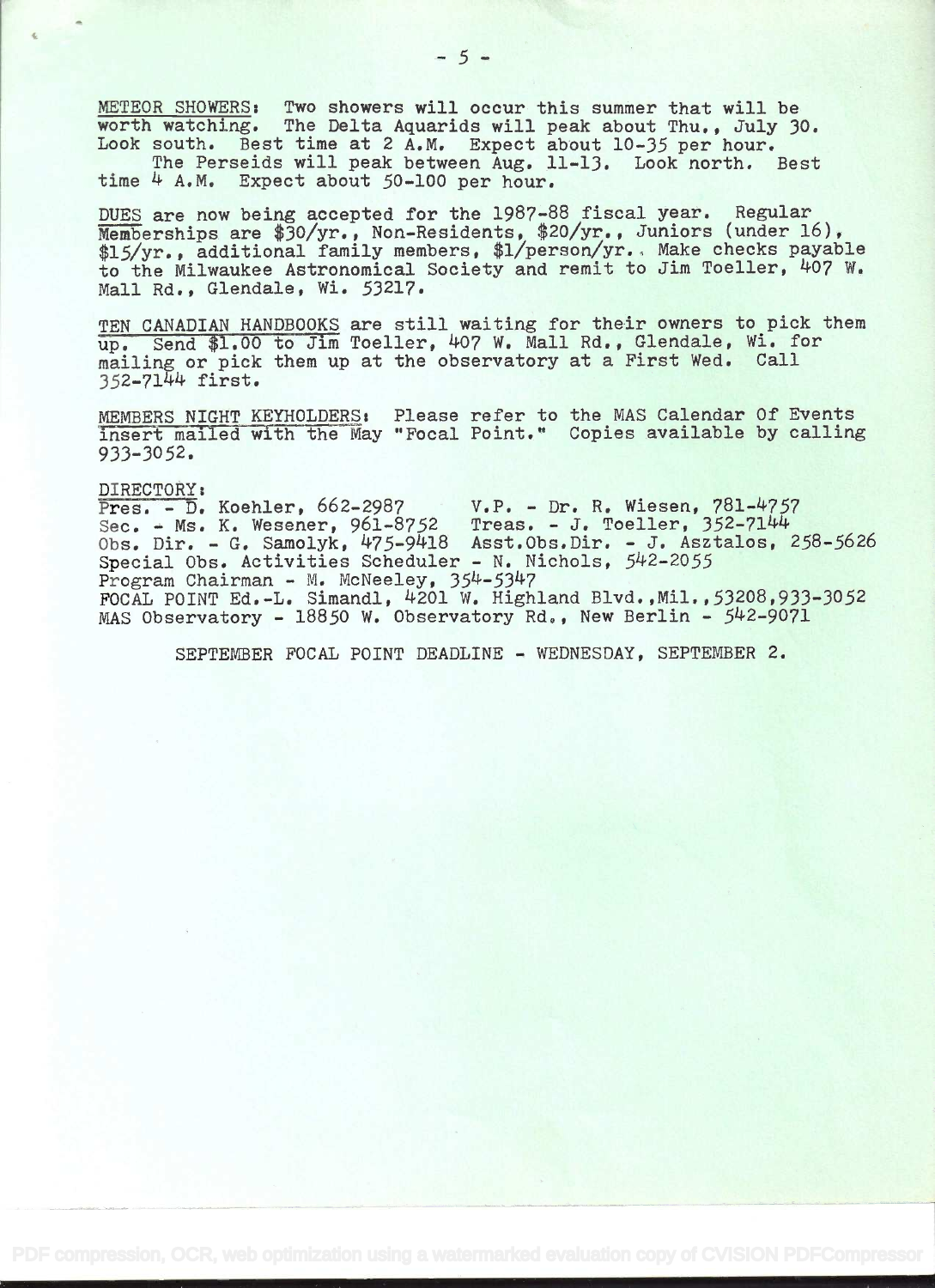MILWAUKEE ASTRONOMICAL SOCIETY



### OPEN HOUSE 1987

The Milwaukee Astronomical Society will hold "Public Open Houses" at its observatory, located on West Observatory Road, just west of Calhoun Road, in the City of New Berlin (SEE MAP ON BACK) . A short talk will be given several times during the evening, and everyone will be able to observe many celestial objects through our telescopes. "Open Houses" start at 8:00 p.m. on the following evenings:

#### JUNE 19 SATURN

The planet Saturn is the telescopic showpiece this evening. During 1987 its ring system will be at its maximun inclination to us on Earth, giving us a breathtaking view! Pictures taken by the Voyager spacecraft will be shown.

#### JULY 3 THE MOON

The Moon, one day before first quarter, will be the feature object for this evening. The formation of craters, mountains, and other features of our natural satellite will be explained.

### JULY 17 GALAXIES

Galaxies are distant star systems that can only be seen through larger telescopes, like the ones at our observatory. Join us in examining these wonders of the Universe. We will also study some of the constellations.

## JULY 31 THE MILKY WAY

The Milky Way is that band of dim light that streches across our night sky; it is also the name we have given to our galaxy. Tonight we will talk about, and look at, parts of our home galaxy.

#### AUGUST 14 METEORS

As the Earth revolves around the Sun, it comes across the remnants of comets. These small pieces of rock and dust enter our atmosphere and burn up, giving off light. Attend this lecture and learn about the current Perseid meteor shower.

#### AUGUST 28 STARS

What are stars and how do they form? Are there different types? Do they really have different colors? For the answer to these and many other questions about these "diamonds in the sky", see us this evening!

#### SEPT. 11 TELESCOPES

Telescopes are our eyes to the Universe. This evening we will discuss various types of telescopes, how they work, and their different uses.

\$1.00 donations for parking will be greatly appreciated.

BRING A SWEATER OR JACKET......THE MOSQUITOS BITE AND IT IS ALWAYS COOL!!!